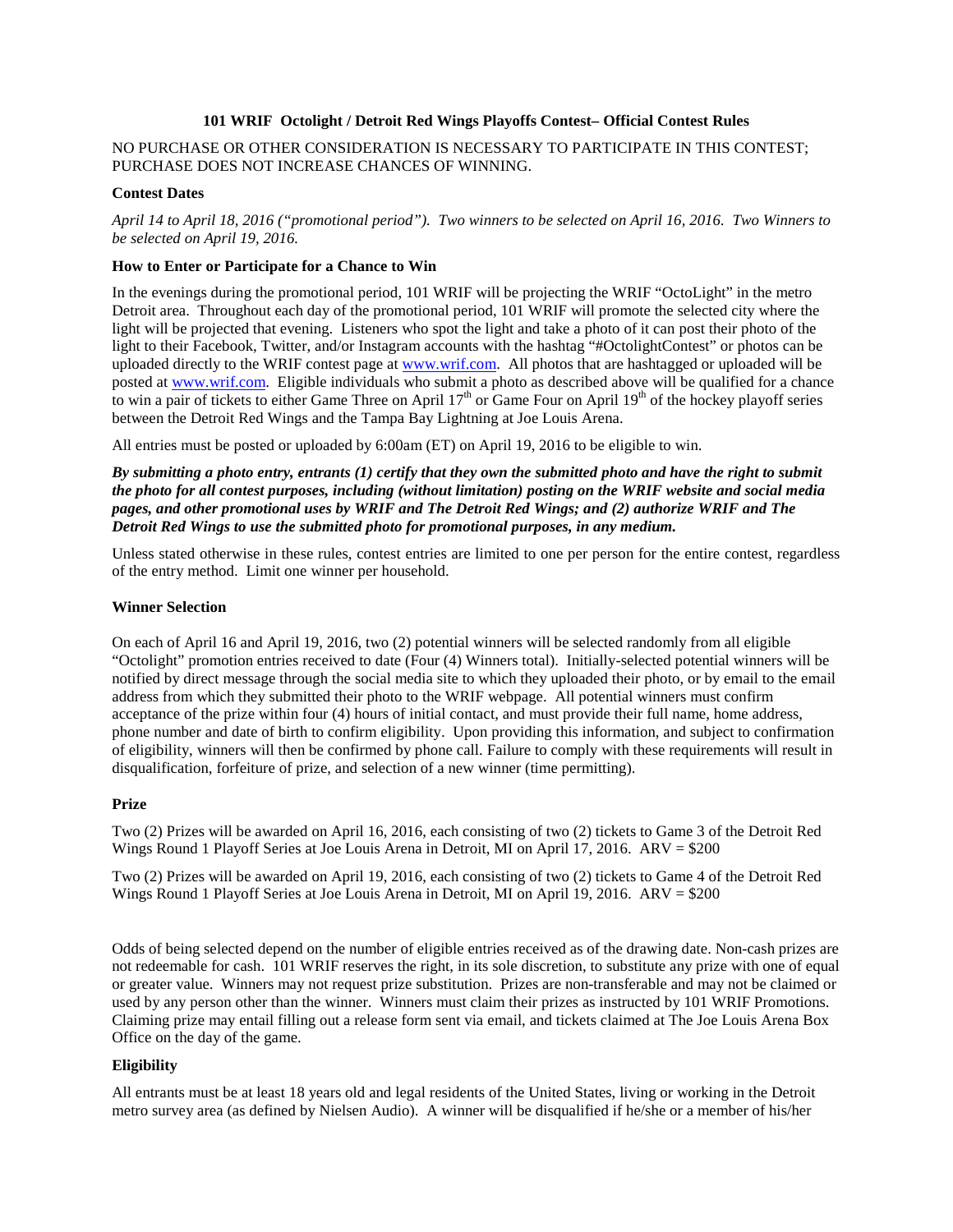household has won a 101 WRIF contest with a prize value over \$50.00 within the previous 60 days, or a Greater Media Detroit (including WCSX, WMGC-FM, WRIF) contest with a prize value of \$1000 or more within the previous 365 days. Employees (including their immediate families and members of the same household) of Greater Media Detroit, The Detroit Red Wings, their respective affiliates, promotion sponsors, advertising and promotional agencies who do business with 101 WRIF or any of the promotion sponsors, and other radio stations in the Detroit metro survey area are not eligible to participate. The term "immediate family" includes spouses, siblings, parents and legal guardians, children and legal wards, grandparents, and grandchildren, including "in-laws." Limit one entry per person and one winner per household; multiple entries will disqualify the entrant. Void where prohibited.

### **Release**

By entering, all participants release and hold harmless the promotion sponsors, 101 WRIF, Greater Boston Radio, Inc., the Detroit Red Wings, and each of their respective parents, subsidiaries, affiliates, directors, officers, employees and agents (collectively, the "Released Parties") from any and all liability and any injuries, loss or damage of any kind arising from or in connection with this contest and any prize won. Winners will be required to sign a form releasing the Released Parties from all liability in connection with the contest and the award and use of the prize before claiming the prize.

## **Disclaimer**

The Released Parties undertake no liability or responsibility, and make no warranties, express or implied, with respect to the performance of the prize(s) awarded, for any failure to perform or negligent performance of any service provider, or for any other risk, incident or damage, direct or indirect, relating to or arising out of the contest, including (but not limited to) cancellations, postponements, delays or other scheduling changes; missed events or connections or inability of winner to attend; and accident, injury, death, damage or expense arising from or occurring during the use of the prize, or travel to/from or attendance at any event relating to the contest, by the winner and/or winner's guest(s). The Released Parties are not responsible for damage to a prize or loss of a prize or prize certificate after the prize has been claimed. Winners must inspect their prizes before leaving the station. The Released Parties are not responsible for technical, hardware or software failure or malfunctions, lost or unavailable network or other telecommunications connections, or lost, late, misdirected, damaged, illegible, inaccurate, incomplete, garbled, disconnected, or delayed contest entries or communications, whether caused by the sender or by any of the equipment or programming associated with or used in this contest, or by any human error which may occur in the execution of this contest. If, for any reason, the contest is not capable of being conducted as planned, including but not limited to infection by computer virus, bug, tampering, unauthorized intervention, fraud, technical failures, or other causes beyond the control of 101 WRIF, Station management reserves the right at its sole discretion to cancel, terminate, modify or suspend the contest and/or determine an alternate method of awarding the prize(s).

### **License**

Entry into any contest constitutes full permission for 101 WRIF and promotion sponsors/prize providers and their respective affiliates to broadcast and/or to photograph or publish the participant's name, voice, recorded comments, submitted entry photo, biographical information, face and likeness, in any medium, without compensation.

### **Taxes**

If required by applicable law, 101 WRIF will report the total value of each prize to the IRS and will furnish winners with a federal Form 1099. Winners may be required to provide their social security number to 101 WRIF for tax reporting purposes, and are solely responsible for payment of all taxes incurred as a result of the award of a prize.

### **General**

Failure to conform to all contest rules, or any fraud or other illegal or inappropriate conduct on the part of a contestant or on a contestant's behalf, will result in the contestant's disqualification and forfeiture of any prize won. 101 WRIF reserves the right to rule ineligible listeners who, in 101 WRIF's sole judgment, engage in abusive conduct with respect to any contest or promotion conducted by 101 WRIF or its affiliates. 101 WRIF reserves the right to cancel, suspend and/or modify this Contest and these Official Rules at any time, which changes will become effective upon announcement. By taking part in this contest, participants agree to be bound by these rules and all decisions of the judges, who are employees of 101 WRIF and whose decisions with respect to all aspects of the contest are final and binding. Copies of written contest rules and, where required by law, the list of winners are